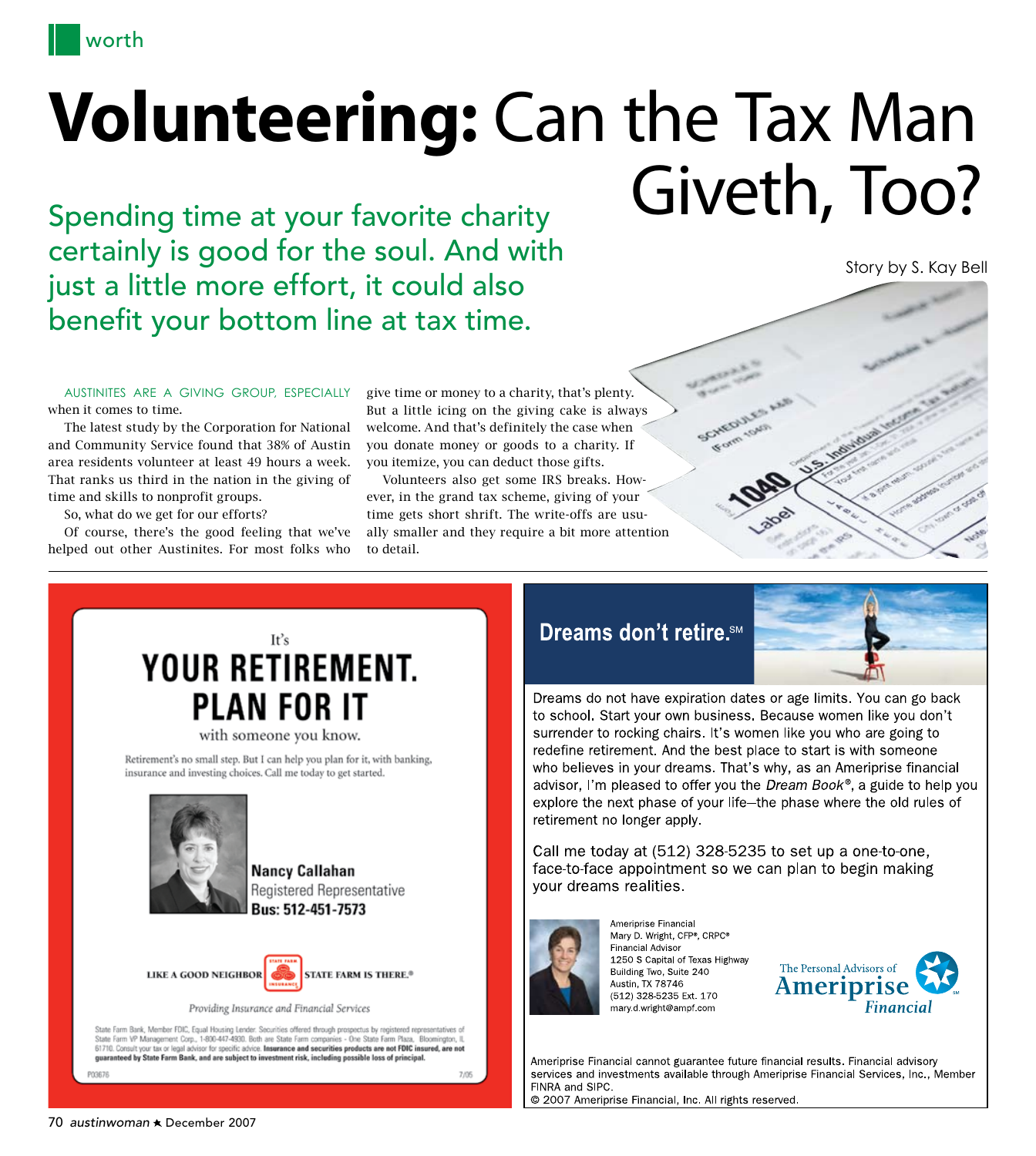But if you're diligent, you still can get a bit of relief on your 1040. And at tax time, every little bit helps.

#### What You Can and Can't Count

Let's start with the bad news.

You can't deduct the value of your time or services. If you make \$50 an hour and take an hour off work to help out at a nonprofit, that's not a \$50 tax deduction. It's just you doing something nice.

Similarly, you can't do a project for a group, such as create a brochure or set up a website, and deduct the cost of what you would have charged a paying client.

But you can deduct unreimbursed expenses that are incidental to your volunteer work. Say you spend the day with an organization helping it send out a fundraising letter. If you bought postage stamps, stationery and other office supplies to help get the letter to potential donors, you can deduct those out-of-pocket costs as a charitable gift.

Remember, though, if you're a marketing specialist and helped the group come up with a more polished plea, the time you spent crafting the message is not deductible.

### Driving Toward Tax Breaks

While you can't write off your time working at the nonprofit, you do get some tax breaks in getting to the group.

Travel costs going from your home to the nonprofit site are deductible. This includes use of your car, as well as public transportation and taxi fares. So are the costs of using your car to help do your favorite charity's work, such as delivering meals to shut-ins.

For folks who've deducted business travel on their taxes, the methodology is the same. You can deduct actual automotive costs related to doing your volunteer work or you can compute your charitable driving expenses using a fixed mileage rate.

Actual expenses include gas and oil, as well as tolls and parking fees. In this case, you need to keep good records. Set your trip odometer and then be sure to write it down before you get out of the car so you don't lose the reading when you take you next non-volunteer drive. Also keep

your refueling receipts, as well as those for parking and tolls. Note, too, that insurance and depreciation on your auto are not deductible.

Most folks opt for the standard charitable mileage method. Not only can you forget about collecting those gas receipts, the tax form filing is a bit easier. And even if you do claim the standard mileage, you still get to deduct parking and toll-road fees.

Of course, you obviously still need to keep track of your travel, but you can do so by jotting down a few volunteer driving details in your pocket calendar or your personal digital assistant. The basics are: date, purpose, odometer start, odometer end, total trip mileage, additional costs (i.e., parking, tolls).

With the final mileage tally in hand, you simply multiply it by the standard charitable mileage rate of 14 cents. Compared to tax-deductible driving for other purposes – for 2007 returns, it is 48.5 cents per mile for business travel and 20 cents per mile for medical-related trips or moving – the IRS figure for charitable driving is paltry.

There are a couple of reasons for this. First, the business mileage rate, which is also the most generous, factors in other auto ownership costs, such as insurance fees and repair. Secondly, the other transportation figures are adjusted annually for inflation, while the charitable driving amount is set by statute. There have been bills offered in Congress to tie the charitable mileage rate to inflation, too, but so far without success (just in case you want to write your representative and senators).

#### Out-of-Town Rules

If your volunteer work requires you to travel away from home, those expenses also are deductible. This includes the transportation to the event, as well as what the IRS calls "reasonable" meal and lodging costs. What that means is Uncle Sam might question a stay at a five-star hotel and cordon bleu dining expenses.

Also, your out-of-pocket costs at a convention connected with your volunteer work are deductible only if you're the group's designated representative. You can't accompany a spouse or friend

*See Worth on page 73*

## **Austin Women...**

Register NOW for our<br>"Take A Stand" **One-Day Seminar** to become...

Wealthy Empowered Women



**January 5, 2008** 9:00 AM to 6:00 PM \$49 admission also includes membership benefits Call 1-800-928-6928 TODAY to reserve your seat!

This program is designed to help women achieve rapid results through accelerated education, motivation and self-empowerment. Attendees will enjoy a full day of speakers who will give them tips on finding their passion and developing the skills needed to propel their career and personal lives to new levels. The day will include entertainment by Chrissy Chase, an interactive session on self defense for women and exercises to help women step into the power which is naturally theirs!

www.WealthyEmpoweredWomen.org myspace.com/WealthyEmpoweredWomen